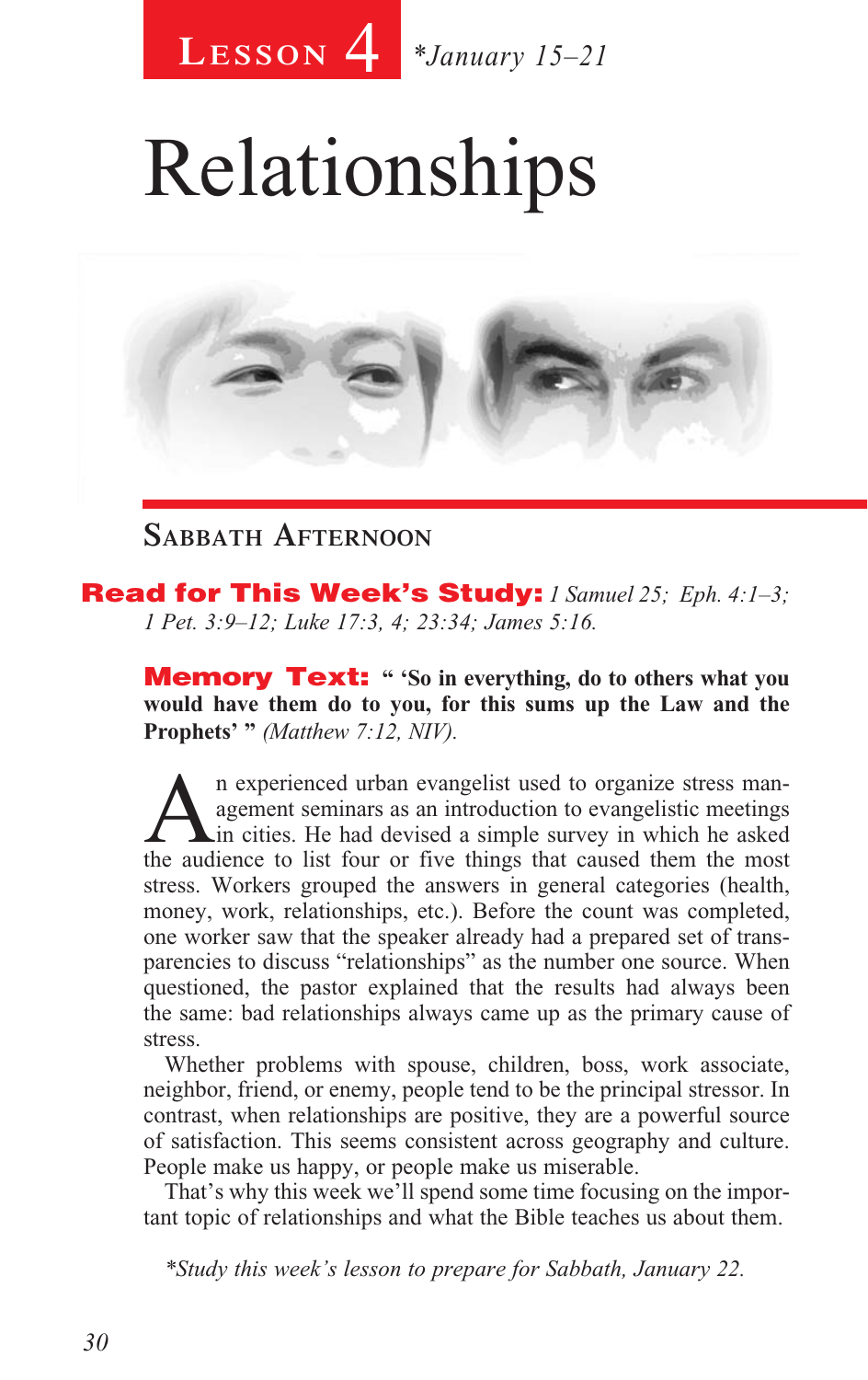## **Completely Humble and Gentle**

**Read** Ephesians 4:1-3. Why do you think Paul connects humil**ity, gentleness, and patience with good relationships and unity? Recall examples of your own experience in which the above attitudes have made a positive impact on relationships.** 

#### **Read** 1 Samuel 25. What can we learn from the actions of Abigail and **David regarding proper behavior in difficult and tense situations?**

The story of David, Nabal, and Abigail provides an excellent example of successful social interaction. Results vary significantly depending on how individuals present themselves—as superiors, as equals, or as humble friends or associates.

\_\_\_\_\_\_\_\_\_\_\_\_\_\_\_\_\_\_\_\_\_\_\_\_\_\_\_\_\_\_\_\_\_\_\_\_\_\_\_\_\_\_\_\_\_\_\_\_\_\_\_\_\_\_\_\_

David sent his soldiers to Nabal with a fair request. "We have protected your men and your property; give us whatever you can find" *(1 Sam. 25:7, 8, author's paraphrase).* But Nabal didn't know about kindness or diplomacy. We are told that he was a harsh and evil man. Other translations use terms such as *surly, mean, brutish, rough, dishonest, churlish,* and *rude.* And he surely displayed these traits before David's warriors.

In contrast, notice David's initial attitude. Even though he held the military power, his message was full of care and humility, wishing Nabal and his household long life and good health, introducing himself as "your son David" *(vs. 8, NIV).* 

As for Abigail, the Bible tells us that she was intelligent and beautiful. Notice her behavior: she provided an abundant amount of choice food; she ran to appease David, bowed down before him, addressed herself as "your servant" and David as "my master," and asked for forgiveness. She also reminded David that as a man of God, he needed to avoid needless bloodshed.

The result of Abigail's tactful and humble action brought about a complete turn in David's intentions. He praised the Lord for sending her and praised her for her good judgment. This effective mediation, full of godly spirit, saved the lives of many innocent men. As for Nabal, David did not need to shed blood, because the man died probably of heart failure—a victim of his own fear.

**It's easy (usually) to be kind to those we like. But what about those we don't? Think of those you find very disagreeable. How would they react if you displayed a humble and gentle attitude toward them? Through God's grace, give it a try (remembering, too, that you might not always be the most likable and lovable soul either).**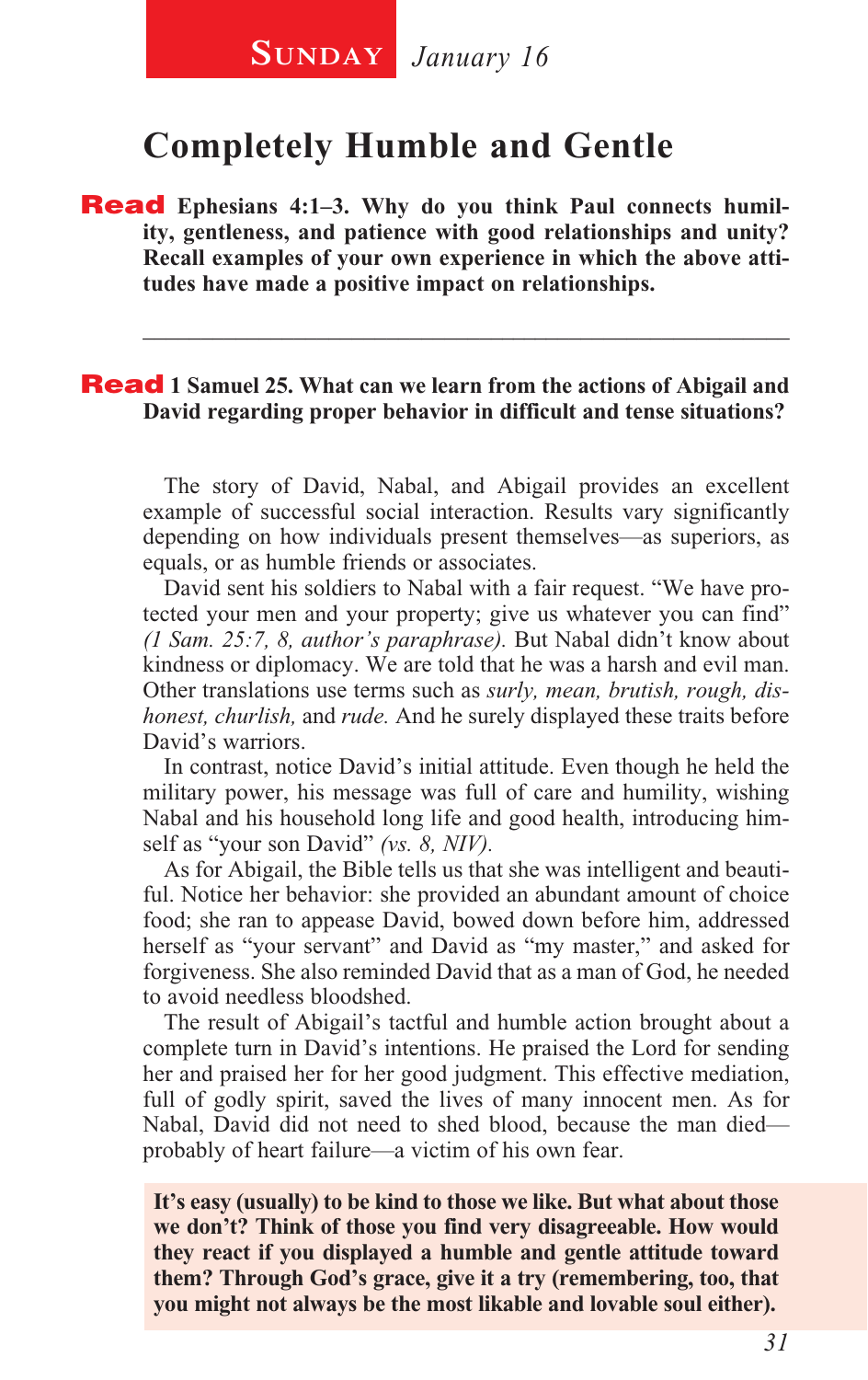## **Repaying Evil With Blessings**

**What** is the true intent of 1 Peter 3:8–12? What are some of the **immediate ways you can apply these principles to your own life?**

Jesus upgraded the "eye for an eye" approach to turning the other cheek *(Matt. 5:38, 39).* This was a revolutionary concept then and still is today for many cultures and traditions. Unfortunately, even Christians rarely return good for evil. But Jesus keeps saying: " 'Learn from me, for I am gentle and humble in heart' " *(Matt. 11:29, NIV).*

\_\_\_\_\_\_\_\_\_\_\_\_\_\_\_\_\_\_\_\_\_\_\_\_\_\_\_\_\_\_\_\_\_\_\_\_\_\_\_\_\_\_\_\_\_\_\_\_\_\_\_\_\_\_\_\_

\_\_\_\_\_\_\_\_\_\_\_\_\_\_\_\_\_\_\_\_\_\_\_\_\_\_\_\_\_\_\_\_\_\_\_\_\_\_\_\_\_\_\_\_\_\_\_\_\_\_\_\_\_\_\_\_

A couple with small children was experiencing serious problems with their neighbors. On several occasions, and in nasty tones, these neighbors told the young parents how disagreeable it was to see play equipment installed in the yard and to hear the children playing on it. They complained about certain sections of the young family's yard and how they were bothered by this and that. The young couple did not appreciate being talked to in such a harsh and unkind tone. After all, they were not doing anything against the neighborhood rules. One day, when the family was harvesting apples from the backyard apple trees, the mother decided to give the neighbors two freshly baked apple pies. The neighbors accepted the pies gladly. That simple act made a difference in their relationship, probably because they never would have expected anything like that from people whom they had been constantly harassing.

How **did David pay back Saul's constant attacks on his life?** *1 Sam. 24:4–6.* **What does this tell us about David's character? How might we need to apply the same attitude in our own experience, especially when we might be having problems with someone who, in his or her own way, also could be "anointed of the Lord"?** 

\_\_\_\_\_\_\_\_\_\_\_\_\_\_\_\_\_\_\_\_\_\_\_\_\_\_\_\_\_\_\_\_\_\_\_\_\_\_\_\_\_\_\_\_\_\_\_\_\_\_\_\_\_\_\_\_

\_\_\_\_\_\_\_\_\_\_\_\_\_\_\_\_\_\_\_\_\_\_\_\_\_\_\_\_\_\_\_\_\_\_\_\_\_\_\_\_\_\_\_\_\_\_\_\_\_\_\_\_\_\_\_\_ \_\_\_\_\_\_\_\_\_\_\_\_\_\_\_\_\_\_\_\_\_\_\_\_\_\_\_\_\_\_\_\_\_\_\_\_\_\_\_\_\_\_\_\_\_\_\_\_\_\_\_\_\_\_\_\_

Shouldn't we all, in whatever situation we are facing, seek to do the same?

First Samuel records four times when David expressed the immorality of lifting his hand against "the Lord's anointed." Even though he had opportunities to take revenge, he repeatedly tried to approach and forgive the king. David chose a humble and godly manner in his dealings with someone who wasn't kind to him.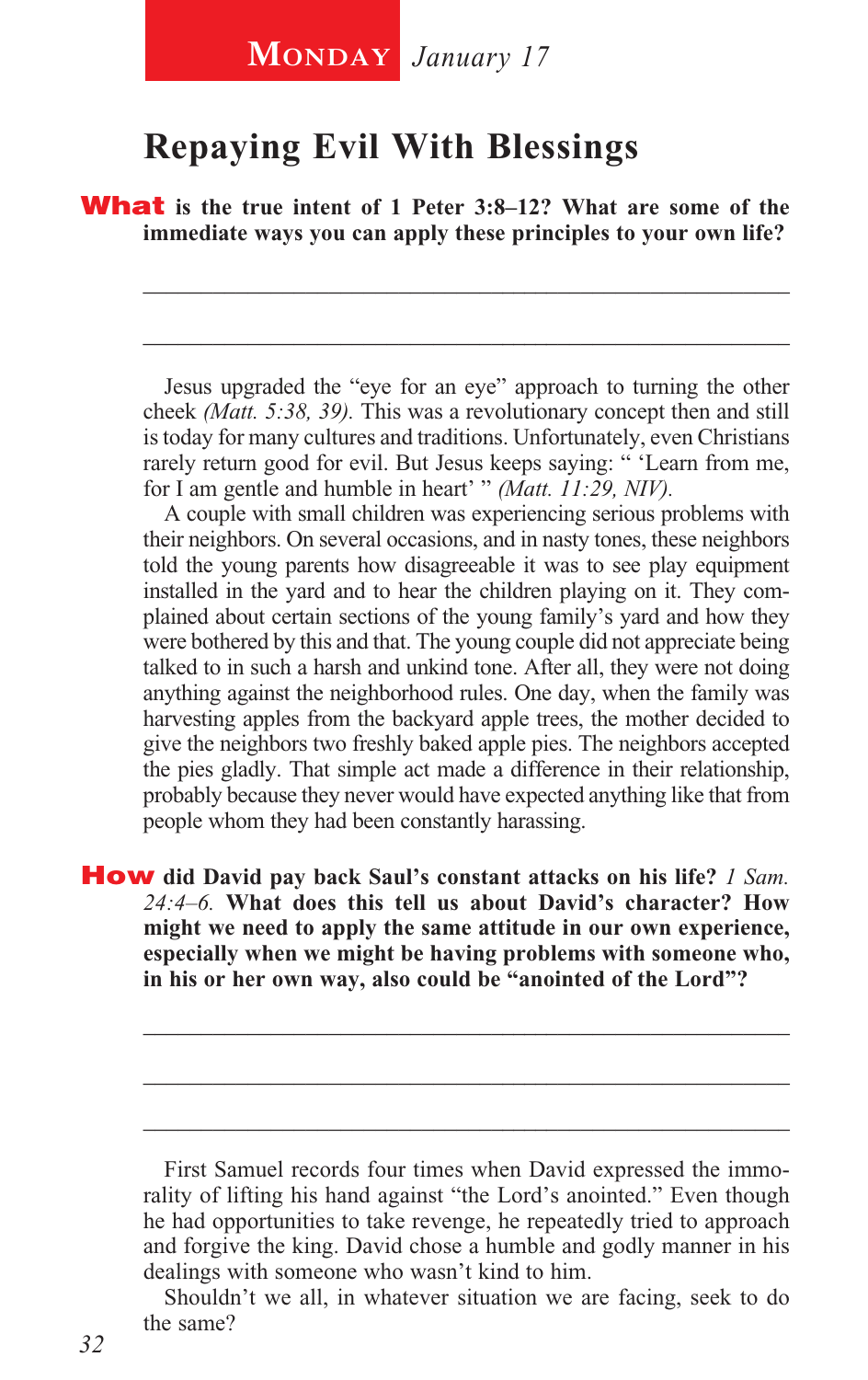## **Forgiveness**

It is possible to appear to live a rich and meaningful religious life, yet have serious relational problems. It's a fact of life that as human beings we often cross each other and cause each other pain, even and sometimes especially—in the church. Hence, how important we learn the art of forgiveness.

**Read** Ephesians 4:32. How well have you been applying this biblical **truth in your life? Whom do you need to forgive, and why is it important for your own good to forgive them?** 

Only in recent years has the counseling profession started to look more positively at the importance of spiritual principles for mental health. For decades religion and spirituality were seen by many psychologists and counselors as an underlying source of guilt and fear. Not so much anymore. Today many utilize the protective effects of a committed Christian viewpoint. "Therapies" such as prayer, spiritual journaling, memorization of key biblical texts, and forgiveness protocols are now recognized as helping many people overcome a variety of emotional disturbances. Forgiveness counts among the most soothing strategies, even if the ability to truly forgive and be forgiven comes only from God through a God-transformed heart *(Ezek. 36:26).*

\_\_\_\_\_\_\_\_\_\_\_\_\_\_\_\_\_\_\_\_\_\_\_\_\_\_\_\_\_\_\_\_\_\_\_\_\_\_\_\_\_\_\_\_\_\_\_\_\_\_\_\_\_\_\_\_

#### Read **Matthew 5:23–25; Luke 17:3, 4; 23:34. What do they teach us about forgiveness, as well?**

Sometimes one may think that forgiveness virtually is impossible to grant. But no human being will ever reach the extent of what Jesus bore in the way of pain and humiliation: the King and Creator of the universe was unjustly degraded and crucified by His creatures. Yet Jesus, in complete humility, cared for them enough to implore the Father for their forgiveness.

\_\_\_\_\_\_\_\_\_\_\_\_\_\_\_\_\_\_\_\_\_\_\_\_\_\_\_\_\_\_\_\_\_\_\_\_\_\_\_\_\_\_\_\_\_\_\_\_\_\_\_\_\_\_\_\_

**At times people wrong others without a full understanding of the pain they are causing. Other times people offend because they are insecure or have personal problems, and so they try to obtain relief by hurting others. How can the awareness of others' problems help you offer forgiveness? How can you learn to forgive those who are purposely trying to hurt you?**

**\_\_\_\_\_\_\_\_\_\_\_\_\_\_\_\_\_\_\_\_\_\_\_\_\_\_\_\_\_\_\_\_\_\_\_\_\_\_\_\_\_\_\_\_\_\_\_\_\_\_\_\_\_\_\_**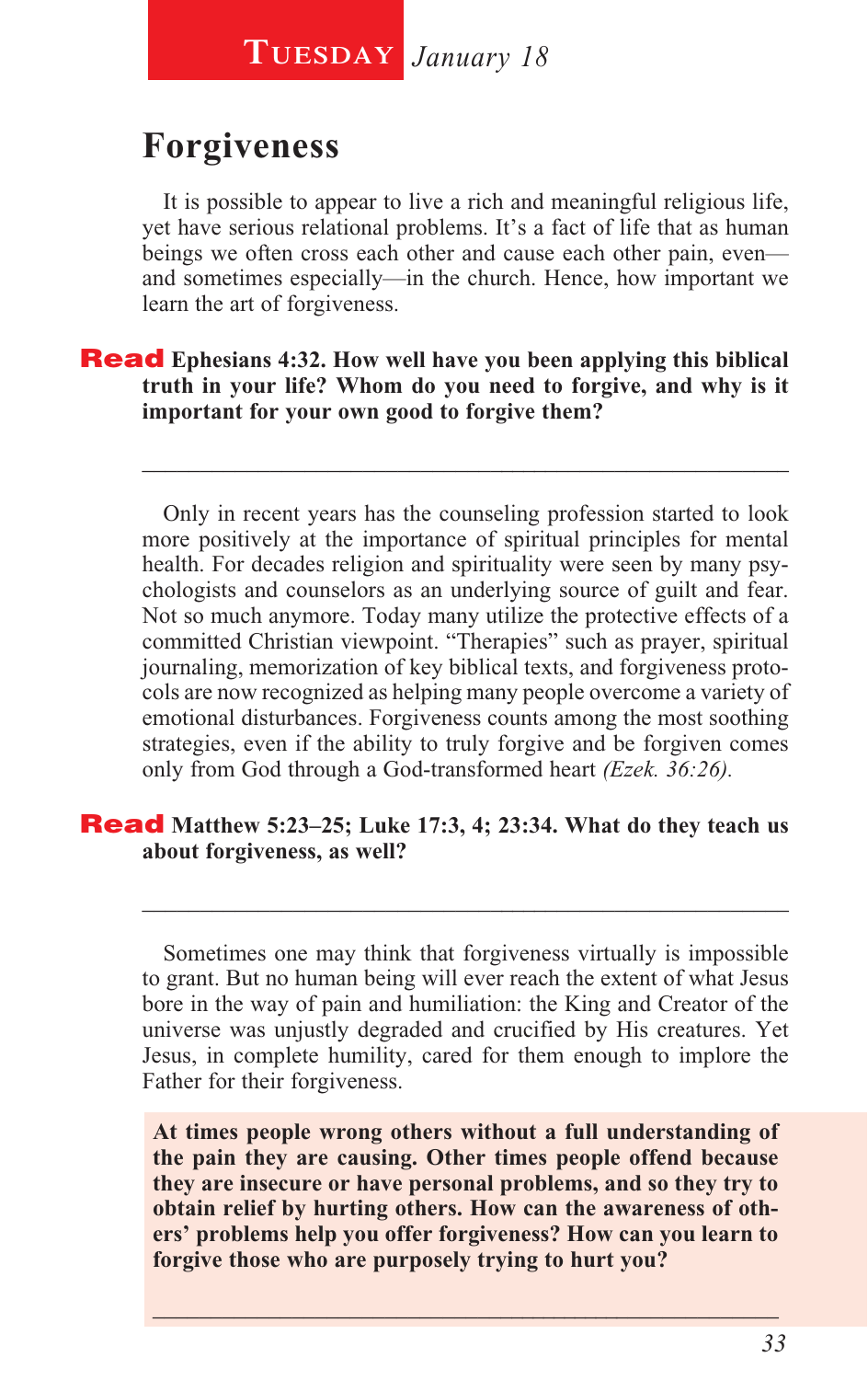## **Confess Your Sins to Each Other**

How **do you interpret James's recommendation to confess sins to one another?** *James 5:16.* **Dwell on this verse and ask yourself how you need to apply its teaching to your own situation.**

\_\_\_\_\_\_\_\_\_\_\_\_\_\_\_\_\_\_\_\_\_\_\_\_\_\_\_\_\_\_\_\_\_\_\_\_\_\_\_\_\_\_\_\_\_\_\_\_\_\_\_\_\_\_\_\_

\_\_\_\_\_\_\_\_\_\_\_\_\_\_\_\_\_\_\_\_\_\_\_\_\_\_\_\_\_\_\_\_\_\_\_\_\_\_\_\_\_\_\_\_\_\_\_\_\_\_\_\_\_\_\_\_

\_\_\_\_\_\_\_\_\_\_\_\_\_\_\_\_\_\_\_\_\_\_\_\_\_\_\_\_\_\_\_\_\_\_\_\_\_\_\_\_\_\_\_\_\_\_\_\_\_\_\_\_\_\_\_\_

\_\_\_\_\_\_\_\_\_\_\_\_\_\_\_\_\_\_\_\_\_\_\_\_\_\_\_\_\_\_\_\_\_\_\_\_\_\_\_\_\_\_\_\_\_\_\_\_\_\_\_\_\_\_\_\_

Sins against my neighbor require my confession to him or her in order to secure forgiveness and to restore the relationship. It also shows that I am willing to take the responsibility for what I have done and that I trust and hope for acceptance and forgiveness. By God's grace, a noble soul will grant forgiveness, regardless of the size of the offense.

There is an additional interpretation of James's text, which offers great healing possibilities. Confessing sins, errors, and transgressions to someone you trust brings about emotional healing. Opening up one's own imperfection to a godly Christian friend will help alleviate the burden of sin. In addition, mutual confession deepens interpersonal relationships. Trusting and being trusted provide the bonding that will make a friendship genuine and lasting.

In fact, the entire counseling profession is founded upon the principle that talking is good for the soul. Although there are mental disorders that necessitate professional treatment, many feelings of distress can be relieved at the church and community levels. And this is especially true for problems created by the deterioration of interpersonal relationships—misunderstandings, slander, jealousy, etc. Following James's advice not only will alleviate psychological burden but also bring renewed strength to change destructive behaviors.

A word of caution though. Although disclosure of committed sins to a close friend may bring much relief, it makes the person vulnerable. There is always the risk that our friend will reveal the confidence to others, and this is destructive to those involved.

Most important, we always can confess our trespasses to the Lord in full confidence and with the assured certainty of forgiveness. Read 1 Peter 5:7. Defective relationships may bring uncertainty and even fear and anxiety. Others may be able to help, but the surest aid comes from God, who is willing to take all our cares at any time, leaving us with a genuine sense of relief for having left our burdens in His hands.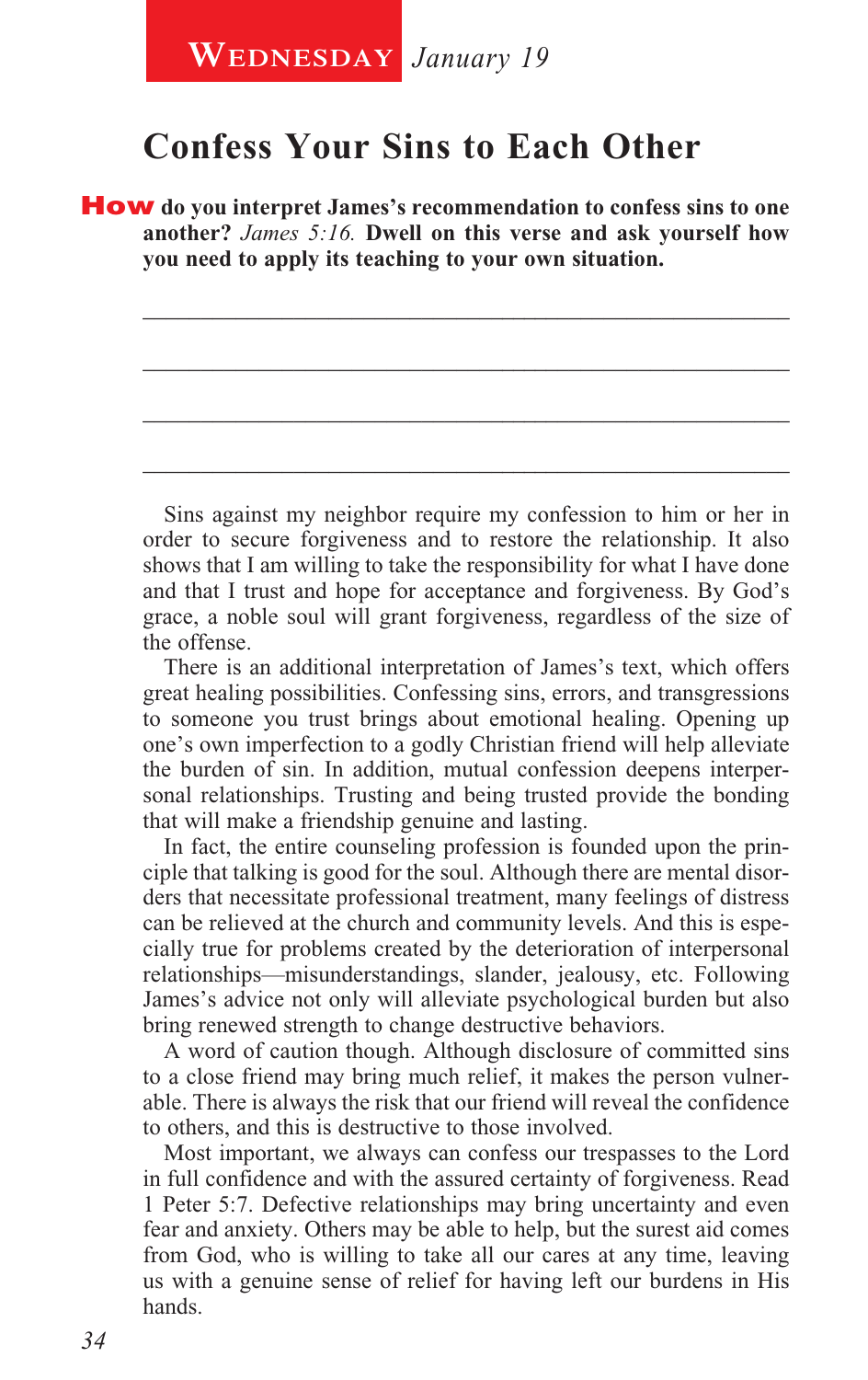## **Building Others Up**

**Read** the following texts, and ask yourself how you can apply the **teaching to your own life. Why is this so important, not only for yourself but for others?** *Eph. 4:29, 1 Thess. 5:11, Rom. 14:19.*

Paul admonishes the early church communities to avoid the deterioration of personal relationships in the "body of Christ." Many interpersonal difficulties come from tearing each other down and, in the process, hurting the entire community. People who engage in gossip and backbiting tend to have problems themselves—feelings of inferiority, the need to be noticed, a desire for control or power, and other insecurities. These people need help to abandon this hurtful way of dealing with their inner conflicts.

\_\_\_\_\_\_\_\_\_\_\_\_\_\_\_\_\_\_\_\_\_\_\_\_\_\_\_\_\_\_\_\_\_\_\_\_\_\_\_\_\_\_\_\_\_\_\_\_\_\_\_\_\_\_\_\_

Indeed, feeling well about oneself helps to prevent being involved in gossip and slander. Members of the body of Christ need to consider themselves privileged for having received the gift of salvation *(Ps. 17:8, 1 Pet. 2:9).* With this understanding, the emphasis becomes building others up and working toward mutual edification. Words of encouragement and approval, emphasis on the positive side of things, humility, and a joyful attitude are ways of supporting those with personal problems.

Another way to help is to serve as relational mediators. Jesus calls peacemakers " 'blessed' " and " 'children of God' " *(Matt. 5:9),* and James says that peacemakers will reap "a harvest of righteousness" *(James 3:18, NIV).*

#### Read **Matthew 7:12. Why is this so key to all relationships?**

This principle can be considered as a priceless jewel for social relationships. It is positive, it is based on love, it is universal, and it stretches above and beyond human law. The "golden rule" also brings about practical benefits to everyone involved.

\_\_\_\_\_\_\_\_\_\_\_\_\_\_\_\_\_\_\_\_\_\_\_\_\_\_\_\_\_\_\_\_\_\_\_\_\_\_\_\_\_\_\_\_\_\_\_\_\_\_\_\_\_\_\_\_

A Chinese farmer was tending his rice paddy up in the mountain terraces overlooking the valley and the sea. One day he saw the beginning of a tidal wave—the sea retreated, leaving a wide portion of the bay exposed, and he knew that the water would return with force, destroying everything in the valley. He thought of his friends working in the valley and decided to set his rice field on fire. His friends immediately ran up the mountain to put the fire out and thus missed being killed in the tidal wave. As a result of this spirit of helping one another, their lives were saved.

The lesson is clear.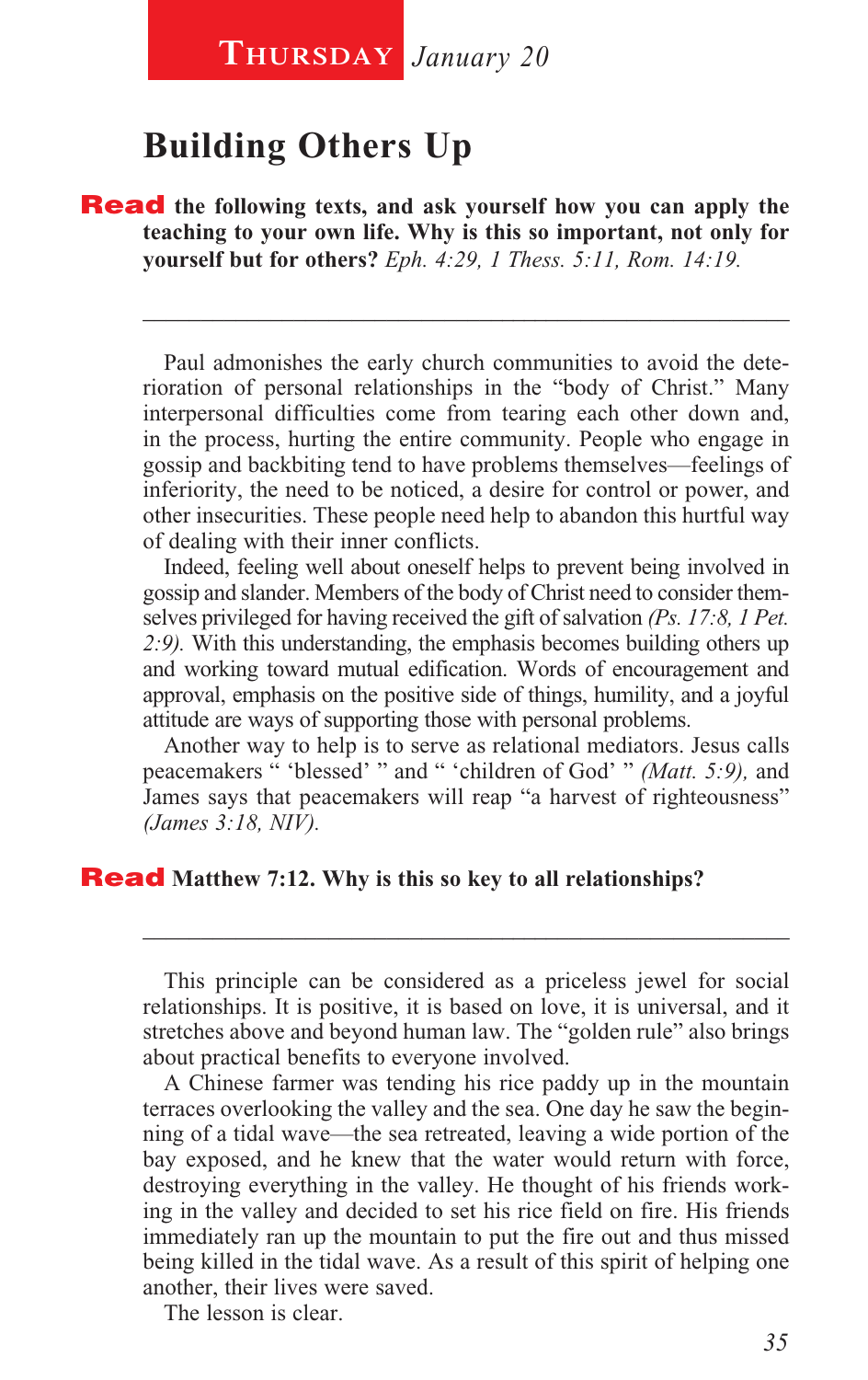Further Study: Read Ephesians 4:25–32 and underline the words that touch your heart more directly. Reflect on all the things you can do, with God's help, to improve your relationship with other people.

These are portions of a letter that Ellen White wrote in 1908 to an evangelist: "I have this message for you from the Lord: Be kind in speech, gentle in action. Guard yourself carefully, for you are inclined to be severe and dictatorial, and to say rash things. . . . Harsh expressions grieve the Lord; unwise words do harm. I am charged to say to you, Be gentle in your speech; watch well your words; let no harshness come into your utterances or into your gestures. . . .

"When the daily experience is one of looking unto Jesus and learning of Him, you will reveal a wholesome, harmonious character. Soften your representations, and let not condemnatory words be spoken. Learn of the great Teacher. Words of kindness and sympathy will do good as a medicine, and will heal souls that are in despair. The knowledge of the Word of God brought into the practical life will have a healing, soothing power. Harshness of speech will never bring blessing to yourself or to any other soul."—*Gospel Workers,*  pp. 163, 164.

#### Discussion Questions:

l **How much do you like to gossip? And even if you don't do**  1 **it yourself, how eager and open are you to hear gossip from others? Why, in a sense, is that just as bad as spreading gossip yourself? How can you stop being part of what can cause other people a great deal of pain?** 

 $\Theta$  Forgiveness can be so difficult, especially when we have been **very badly hurt. How do you learn to forgive those who don't ask for forgiveness, who don't care about your forgiveness, and who might even scorn it? What is your responsibility in such cases?** 

 $\odot$  Verbal and physical abuse within families is a reality that **brings much pain to individuals and groups. What should be the Christian attitude to help prevent this problem? What should be recommended when forgiveness does not cause any change in abusive behavior?**

**O** Think over your life right now. What steps can you take to **bring about an improvement in your relationships? Why are humility, trust in God, and a desire to do right so important in such a process?**